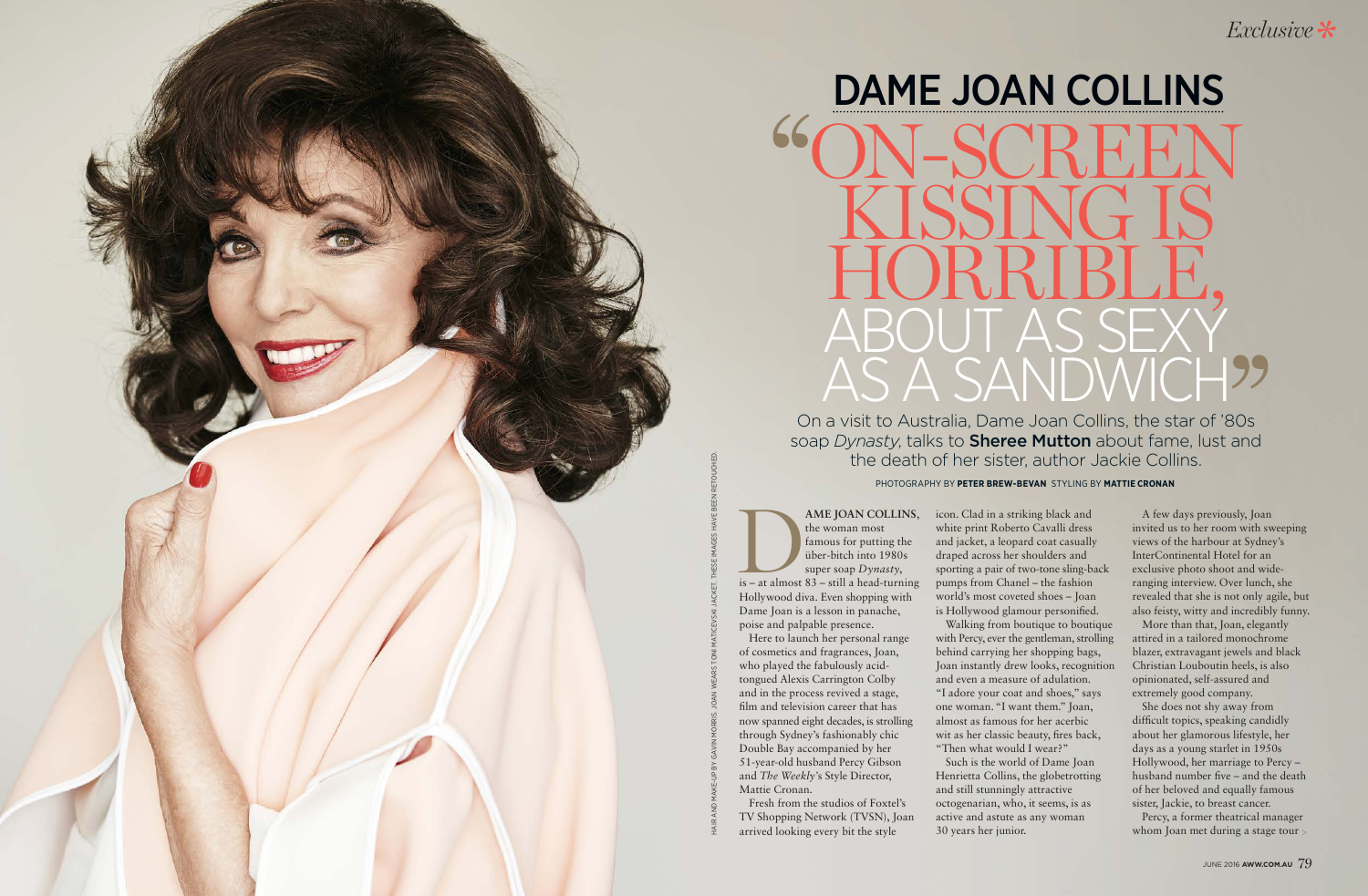ALAMY. REX FEATURES. OPPOSITE: PHOTOGRAPHY BY PETER BREW-BEVAN. JOAN WEARS RACHEL GILBERT GOWN, GLOVES FROM THE VINTAGE CLOTHING STORE, KENNETH JAY LANE CUFF AND OSCAR DE LA RENTA EARRINGS FROM PIERRE WINTER.

JLAMY. REX FEATURES. OPPOSITE: PHOTOGRAPHY BY PETER BREW-BEYAN. JOAN WEARS RACHEL GILBERT GOWN, GLC<br>'HE VINTAGE CLOTHING STORE, KENNETH JAY LANE CUFF AND OSCAR DE LA RENTA EARRINGS FROM PIERRE WINTER.

*"I had never seen a naked man. I didn't even know what sex was."*

of the United States, sits in the background during the shoot, answering emails on his laptop computer, fulfilling both his unofficial role as Joan's advisor and his much more attentive role as companion and lover.

"Love is almost a luxury for a lot of people," says Joan. "The reason most people get married is that they fall in lust

and once that wears off they look at each other and think, 'What the f\*\*\* have I done?'"

After four divorces – and an engagement to a young and then unknown Warren Beatty in the 1950s – Joan knows what she is talking about. Her first marriage was to a roguishly handsome Irish actor, Maxwell Reed, a popular British matinee idol during the '40s and '50s, whom, she has claimed, raped her on a date when she was just 17 years old.

Joan wrote of the ordeal in her autobiography, revealing that Maxwell, 12 years her senior, plied her with rum and gave her pornography to read. "The next thing I knew, I was out, flat on the sofa in that living room and he was raping me," she has said. "And what he had given me was a drug. He had drugged my drink. It wasn't my fault, but I didn't know. I went out with him."

Joan also said she naively continued seeing him, eventually marrying him in 1952, rationalising that, "Well, I better [marry him] because you know, he took my virginity," she said. "I really hated him, but I was so filled with guilt, that he had done this thing to me." They divorced in 1956, after just four years, but Joan was already establishing herself in the US by then.

She went on to marriages with British actor and singer Anthony Newley – with whom she has two now grown children, Tara and Sacha – a third marriage to former manager of the Beatles' Apple records Ronald Kass,

with whom she has a daughter, Katy, and a fourth marriage with Peter Holm, a Swede, in 1985.

Yet it is with Percy, Joan says, that she has found her prince. "I kissed a lot of frogs before I found my Mr Right," she says. "He is great in every respect and we have a great relationship. I'm not saying we don't bicker or we totally agree about everything, but we are with each other 24 hours a day."

And that means that their relationship, like any relationship, must be set on solid foundations. They have "trust, friendship, humour, honesty and, of course, looks are important," Joan says, casting a smile in Percy's direction. "My eldest daughter, Tara, is getting married for the second time in August, which is very exciting. I think she has finally found her Mr Right. She kissed a lot of frogs, too. She followed in her mother's footsteps too much."

Being a mother, Joan reveals, is one of her greatest pleasures. "Once a mother, always a mother," she says. "My grandchildren are fabulous, too. One of them wants to be an actress. My first piece of advice was, 'Don't!', then it was, 'You have to train, you have to learn your craft. Don't expect to get a layout in *OK!* magazine and become a star because that won't last.'"

Joan was born on May 23, 1933, in London, England. She was reportedly so beautiful as a baby that her mother put a sign on her stroller warning friends and acquaintances, "Do Not Kiss". She made her first stage

appearance aged nine and landed her first film role – a walk-on part in a movie titled *Lady Godiva Rides Again* – aged 17. After growing up in a strict household, she was an innocent embarking on a career teeming with men eager to exploit her beauty. "When I was 15, I was still playing with dolls," she says. "I had never seen a naked man.

I didn't even know what sex was."

And yet, alongside that beauty, Joan was also a talented actress. "Joan Collins was, without doubt, one of the great beauties of her age," says one film critic. "But she could certainly act, too. Those early films showed a great versatility and range that helped establish her.

"One of the first films she made in the US was called *Sea Wife* in 1957. She starred with Richard Burton. Joan more than holds her own with him and gives a fantastic performance. Even though she didn't make that top tier of Hollywood greats, I think she was greatly underrated as an actress."

Joan was 20 when she landed in Los Angeles, just when Hollywood was entering an iconic era of filming making. Yet with that came many dangers for a young woman looking to make a career, dangers she was warned about by another young and beautiful actress, Marilyn Monroe.

"I met Marilyn only once," Joan recalls. "It was at the bar at Gene Kelly's house. She said, 'Watch out for the wolves in Hollywood, honey.' I said, 'We have wolves in England, too. I know how to handle wolves.' This was a time when men went around touching girls inappropriately all the time – on their shoulder, on their bottom. They would pull out your dress and look down your cleavage. They just did that."

Not that Joan ever succumbed to the "casting couch" mentality. "I never did that," she says, emphatically. >





**Above, left: The role of Alexis Carrington Colby in** *Dynasty* **made Joan an international star. Above, right: Joan found her Mr Right in Percy Gibson.**